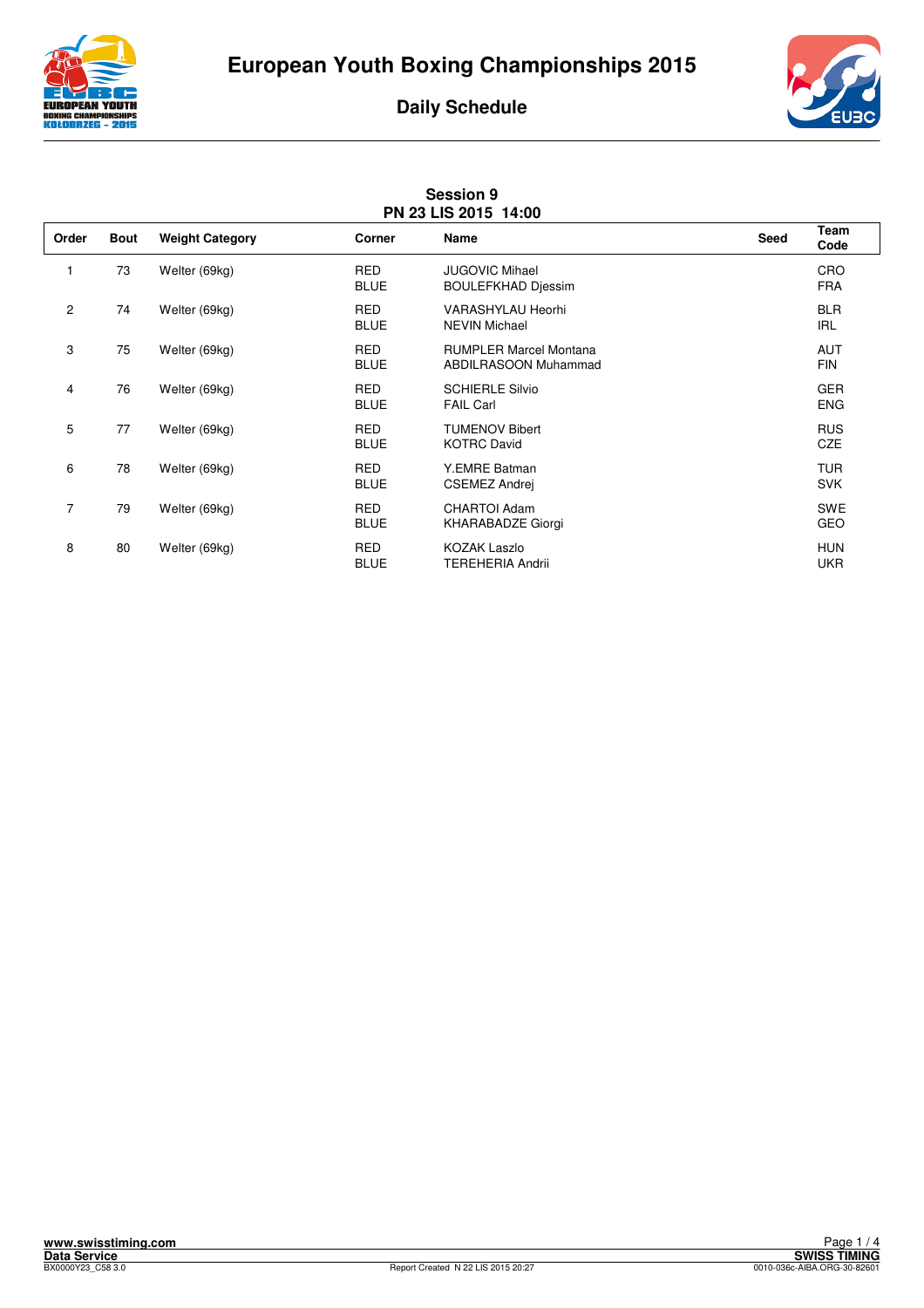





| <b>Session 10</b><br>PN 23 LIS 2015 14:00 |             |                        |                           |                                                          |      |                          |
|-------------------------------------------|-------------|------------------------|---------------------------|----------------------------------------------------------|------|--------------------------|
| Order                                     | <b>Bout</b> | <b>Weight Category</b> | <b>Corner</b>             | Name                                                     | Seed | Team<br>Code             |
|                                           | 81          | Heavy (91kg)           | <b>RED</b><br><b>BLUE</b> | DAVIT Chaloyan<br>ZURAKOWSKI Maciej Pawel                |      | ARM<br>POL               |
| $\overline{c}$                            | 82          | Heavy (91kg)           | <b>RED</b><br><b>BLUE</b> | <b>VALETIC Miles</b><br><b>MIKAELIAN Artem</b>           |      | <b>BIH</b><br><b>RUS</b> |
| 3                                         | 83          | Heavy (91kg)           | <b>RED</b><br><b>BLUE</b> | <b>PRATLIJACIC Luka</b><br><b>BURG Masino</b>            |      | CRO<br><b>GER</b>        |
| 4                                         | 84          | Heavy (91kg)           | <b>RED</b><br><b>BLUE</b> | <b>HAVEL Jiri</b><br><b>MARTOM Robert</b>                |      | CZE<br><b>UKR</b>        |
| 5                                         | 85          | Heavy (91kg)           | <b>RED</b><br><b>BLUE</b> | <b>MICHALEK David</b><br><b>OLBERKIS Tomas</b>           |      | <b>SVK</b><br>LTU        |
| 6                                         | 86          | Heavy (91kg)           | <b>RED</b><br><b>BLUE</b> | <b>MRAOVIC Aleksandar</b><br><b>MAGKANARIS Dimitrios</b> |      | <b>AUT</b><br>GRE        |
| $\overline{7}$                            | 87          | Heavy (91kg)           | <b>RED</b><br><b>BLUE</b> | <b>KOCZE Artur</b><br><b>BEGADZE Nikoloz</b>             |      | <b>HUN</b><br><b>GEO</b> |
| 8                                         | 88          | Heavy (91kg)           | <b>RED</b><br><b>BLUE</b> | <b>KAZLOU Maksim</b><br><b>ION Marian</b>                |      | <b>BLR</b><br>ROU        |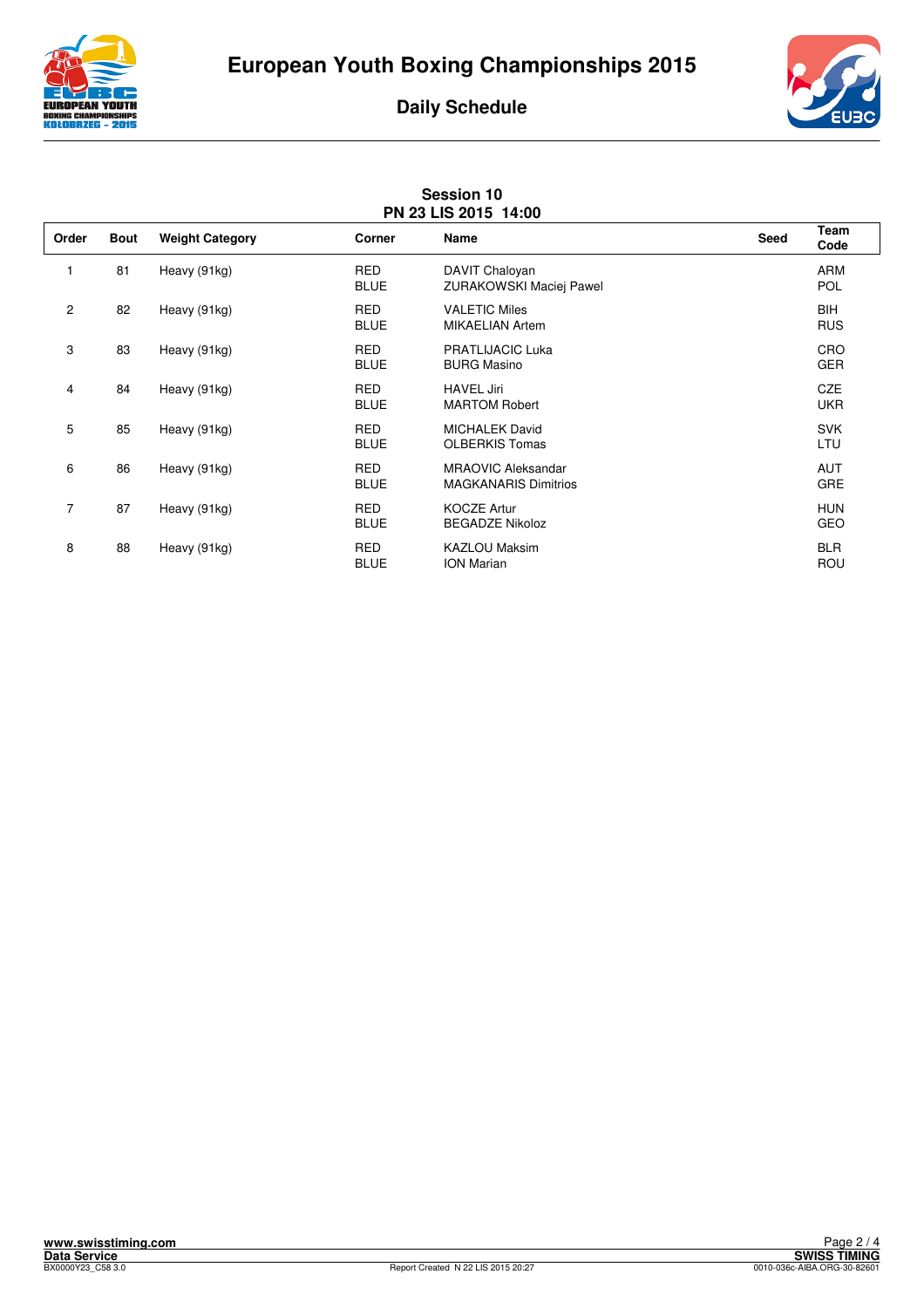





| <b>Session 11</b><br>PN 23 LIS 2015 18:00 |             |                        |                           |                                                      |             |                          |
|-------------------------------------------|-------------|------------------------|---------------------------|------------------------------------------------------|-------------|--------------------------|
| Order                                     | <b>Bout</b> | <b>Weight Category</b> | <b>Corner</b>             | <b>Name</b>                                          | <b>Seed</b> | Team<br>Code             |
|                                           | 89          | Bantam (56kg)          | <b>RED</b><br><b>BLUE</b> | <b>BORZECKI Norbert Jakub</b><br>A.IHSAN Alagas      |             | <b>POL</b><br><b>TUR</b> |
| 2                                         | 90          | Bantam (56kg)          | <b>RED</b><br><b>BLUE</b> | <b>KHATAEV Arslan</b><br><b>BAKO Heiuar</b>          |             | <b>FIN</b><br><b>GER</b> |
| 3                                         | 91          | Bantam (56kg)          | <b>RED</b><br><b>BLUE</b> | POZOYAN Gagik<br>SHAHVERDYAN Hrayr                   |             | <b>GEO</b><br><b>ARM</b> |
| 4                                         | 92          | Bantam (56kg)          | <b>RED</b><br><b>BLUE</b> | <b>CLEARY Francis Patrick</b><br><b>TAR Sandor</b>   |             | <b>IRL</b><br><b>HUN</b> |
| 5                                         | 93          | Bantam (56kg)          | <b>RED</b><br><b>BLUE</b> | <b>ALIYEV Sarkhan</b><br><b>STRYGIN Vladimir</b>     |             | <b>AZE</b><br><b>RUS</b> |
| 6                                         | 94          | Bantam (56kg)          | <b>RED</b><br><b>BLUE</b> | <b>TAKACS Michal</b><br><b>JITARU Robert Eusebiu</b> |             | <b>SVK</b><br><b>ROU</b> |
| $\overline{7}$                            | 95          | Bantam (56kg)          | <b>RED</b><br><b>BLUE</b> | STRAND Bradley<br><b>DZIASHKEVICH Dzmitry</b>        |             | <b>ENG</b><br><b>BLR</b> |
| 8                                         | 96          | Bantam (56kg)          | <b>RED</b><br><b>BLUE</b> | di SERIO Raffaele<br>CAMACHO GUERRA Jordan           |             | <b>ITA</b><br><b>ESP</b> |